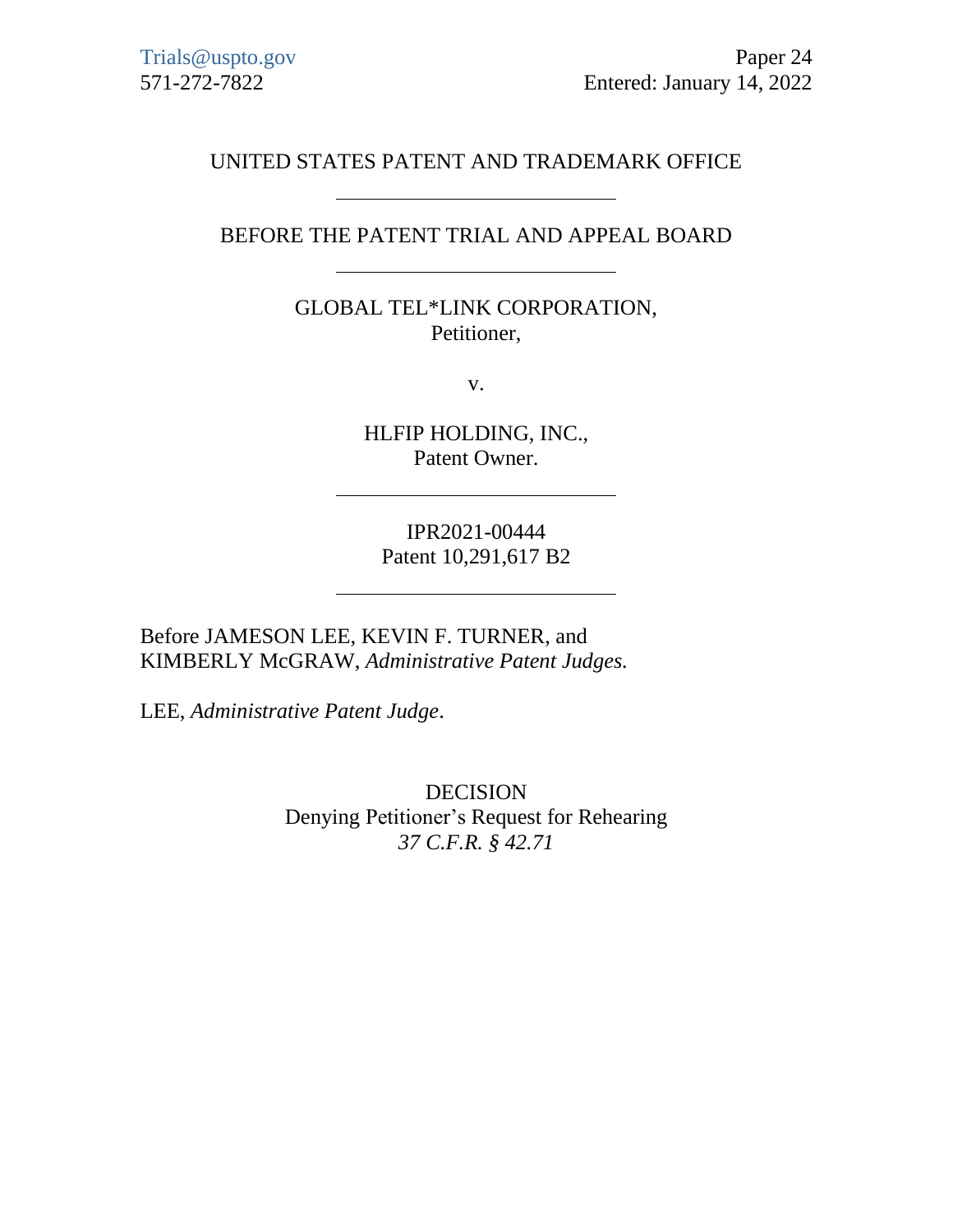$\overline{a}$ 

#### I. INTRODUCTION

On July 22, 2021, we exercised discretion under 35 U.S.C. § 114(a) to not institute review of claims 1–17 of U.S. Patent No. 10,291,617 B2 ("the '617 patent"). Paper 14 ("Decision" or "Dec."). On August 23, 2021, Petitioner filed a Request for Rehearing (Paper 15, "Reh'g Req.") under 37 C.F.R. § 42.71(d) to seek modification of the Decision so that review would be instituted and concurrently requested review by the Precedential Opinion Panel ("POP"). Reh'g Req. 1. The Request for Rehearing refers to three new exhibits not previously presented to the Board.<sup>1</sup>

On November 10, 2021, POP denied the request for POP review and ordered that "the original panel maintains authority over all matters, including considering the submitted rehearing request." Paper 22, 2.

For reasons discussed below, the Request for Rehearing is *denied*.

### II. STANDARD OF REVIEW

When rehearing a decision on institution, we do not review the merits of the decision *de novo*, but instead review the decision for an abuse of discretion. 37 C.F.R. § 42.71(c). An abuse of discretion occurs when a "decision was based on an erroneous conclusion of law or clearly erroneous factual findings, or . . . a clear error of judgment." *PPG Indus. Inc. v. Celanese Polymer Specialties Co.*, 840 F.2d 1565, 1567 (Fed. Cir. 1988) (citations omitted). The party requesting rehearing has the burden to show that the decision should be modified. 37 C.F.R. § 42.71(d). Additionally, the request for rehearing "must specifically identify all matters the party

<sup>&</sup>lt;sup>1</sup> The new exhibits are Exhibits 1065, 1065, and 1066. They will be identified and discussed in Section III below.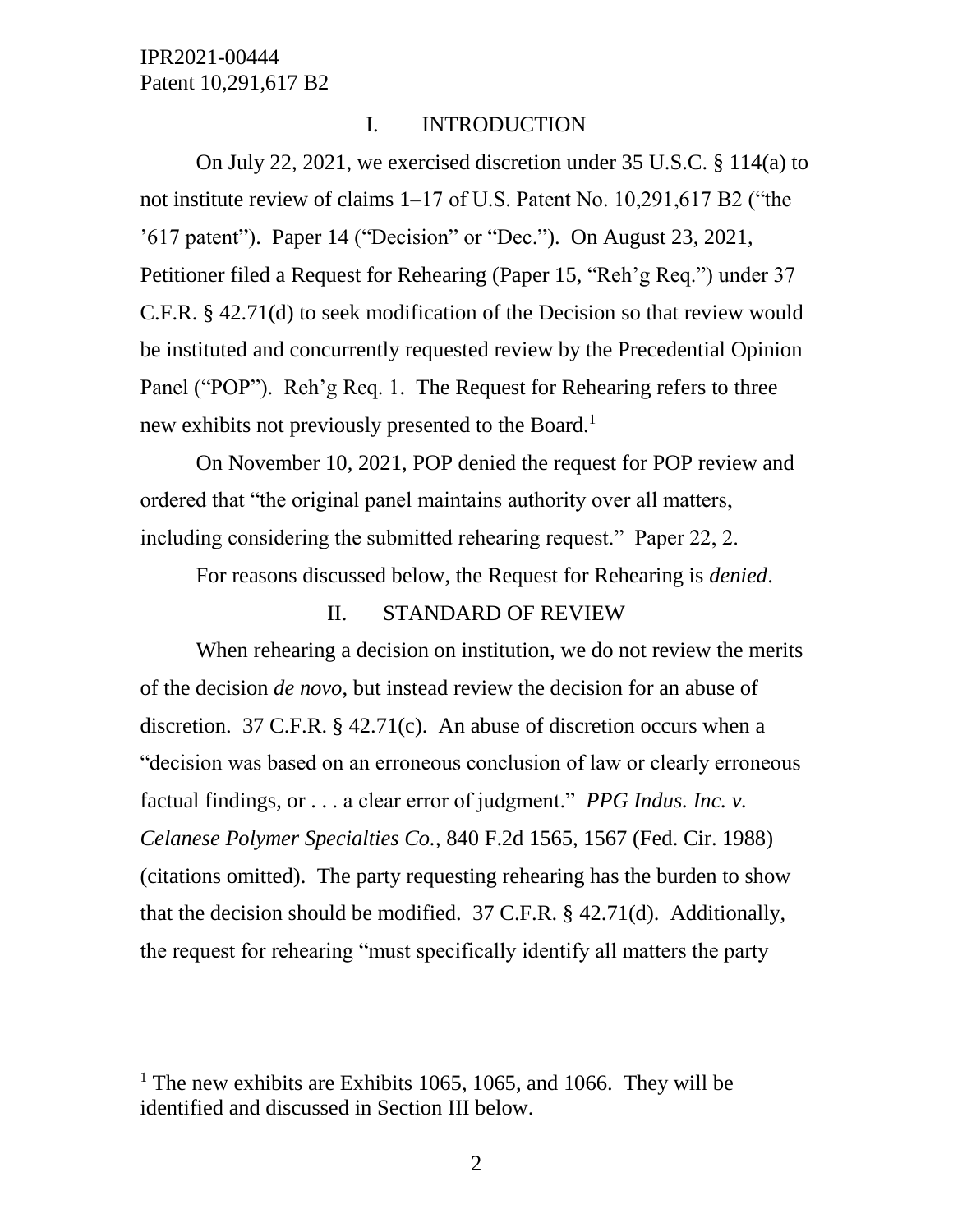$\overline{a}$ 

believes the Board misapprehended or overlooked, and the place where each matter was previously addressed in a motion, an opposition, or a reply." *Id.*

## III. ANALYSIS

We exercised discretion to not institute review essentially because (1) in the related district court litigation in the middle district of Tennessee, to which Petitioner is not a party, "the Rutherford case," trial was scheduled to begin on October 12, 2021, less than two months from when the decision on whether to institute review was due, and (2) there is, in essence, a complete overlap of the alleged grounds of unpatentability with respect to all challenged claims except for three dependent claims which are not at issue in the Rutherford case but two of which are at issue in "the York case" a copending related litigation in the middle district of Pennsylvania.<sup>2</sup> Dec. 20,  $25 - 26.$ 

In the Request for Rehearing, Petitioner:

A. asserts that we overlooked Petitioner's diligence in filing the Petition (Reh'g Req. 12–13);

B. submits new evidence, in the form of an email stipulation, purportedly sent from counsel for the defendants in the Rutherford case to counsel for Patent Owner, the plaintiff in the Rutherford case, subsequent to the date of our Decision exercising discretion to not institute review (Ex. 1066) (Reh'g Req. 2–3);

<sup>&</sup>lt;sup>2</sup> Although Petitioner is not a named party in the York case, Patent Owner contends, and Petitioner does not dispute, that Petitioner has signed an indemnification agreement with the named defendants in the York case and has offered to pay the defendants reasonable attorney's fees and associated litigation costs. *See* Dec. 27 (citing Prelim. Resp. 13; Ex. 2002, 35–45).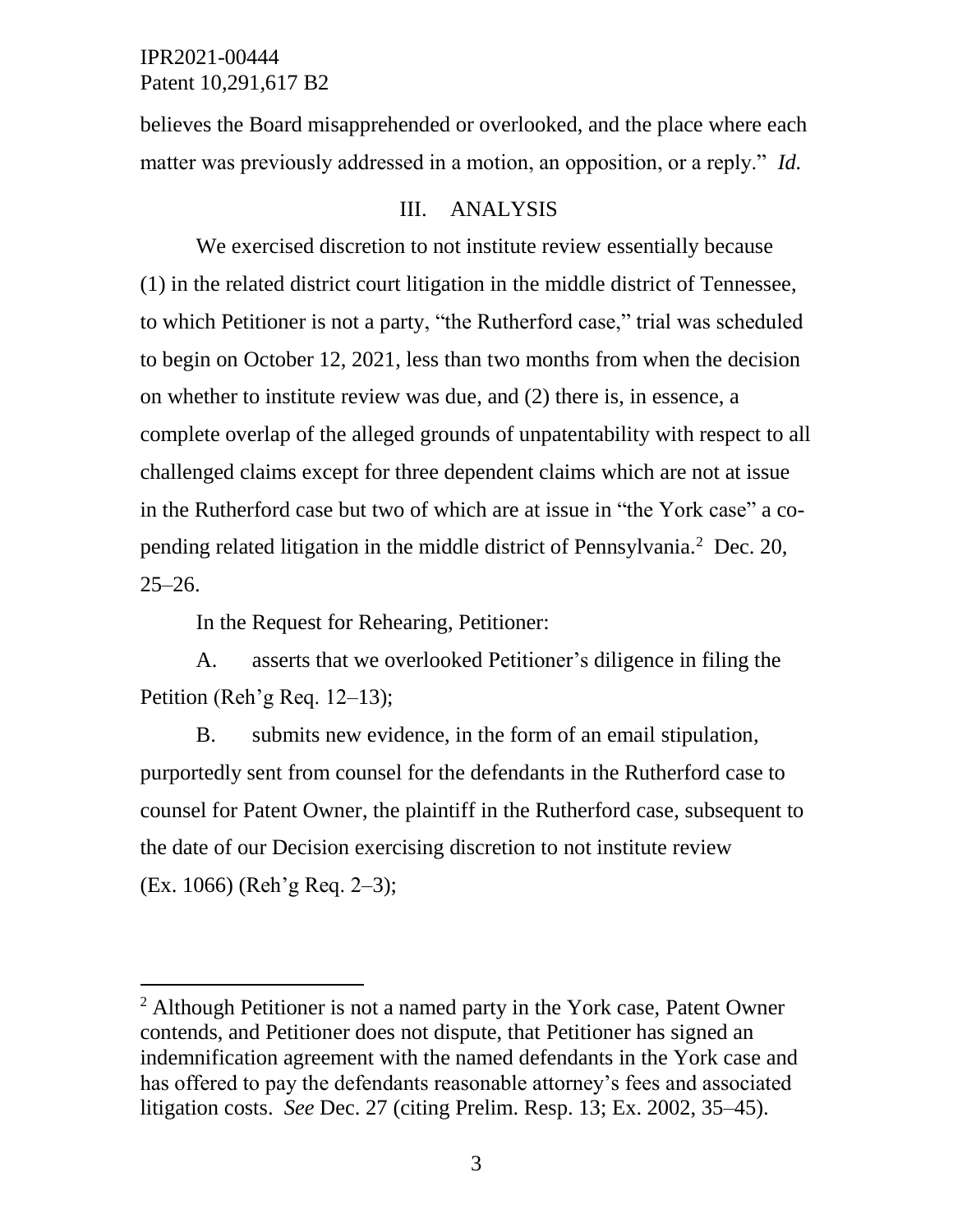The email states:

"If the Board institutes the Petition for *Inter Partes* Review in IPR2021-00444, Defendants will not raise at trial any invalidity challenges based on U.S. Patent No. 8,509,390 to Harper (including related U.S. Patent Nos. 9,526,656 and 9,204,177 to Harper) or U.S. Patent Publication No. 2004/0178128 to O'Connell et al. (including U.S. Patent No. 7,161,108).

Ex. 1066.

C. asserts that "[the] Rutherford Case is at a standstill, and trial on October 12th (in less than two months) is highly unlikely, if not impossible" (Reh'g Req. 2, citing Ex. 1065), and that the Board misapprehended the investment and state of the Rutherford case (Reh'g Req. 11); and

D. asserts that Patent Owner "inappropriately represented that the Rutherford Case was approaching trial and that the October 12 trial date was firm in its prior PTAB briefs." Reh'g Req. 1. Petitioner explains:

While making those representations [that the October 12, 2021] trial date was firm], PO was seeking to delay the close of fact discovery and pressing the Middle District Court of Tennessee ('TN court') to move the trial date. More specifically, the parties to the Rutherford Case have submitted **four joint requests** to amend the schedule: on January 29 [2021], April 19 [2021], June 28 [2021], and August 11, 2021. PO did not inform the Board of the April 19 or June 28 requests—both filed before the Board issued the DI—even though PO's primary argument against institution was based on the advanced state of the co-pending litigation.

*Id.* at 1–2. Petitioner states: "PO misled the Board about the October 12, 2021 trial date in the Rutherford Case" by representing in Patent Owner's Sur-Reply (Paper 13), which was filed on June 4, 2021, that the trial date was not uncertain or to-be-determined. *Id.* at 9 (citing Paper 13, 2).

We address these arguments, in turn.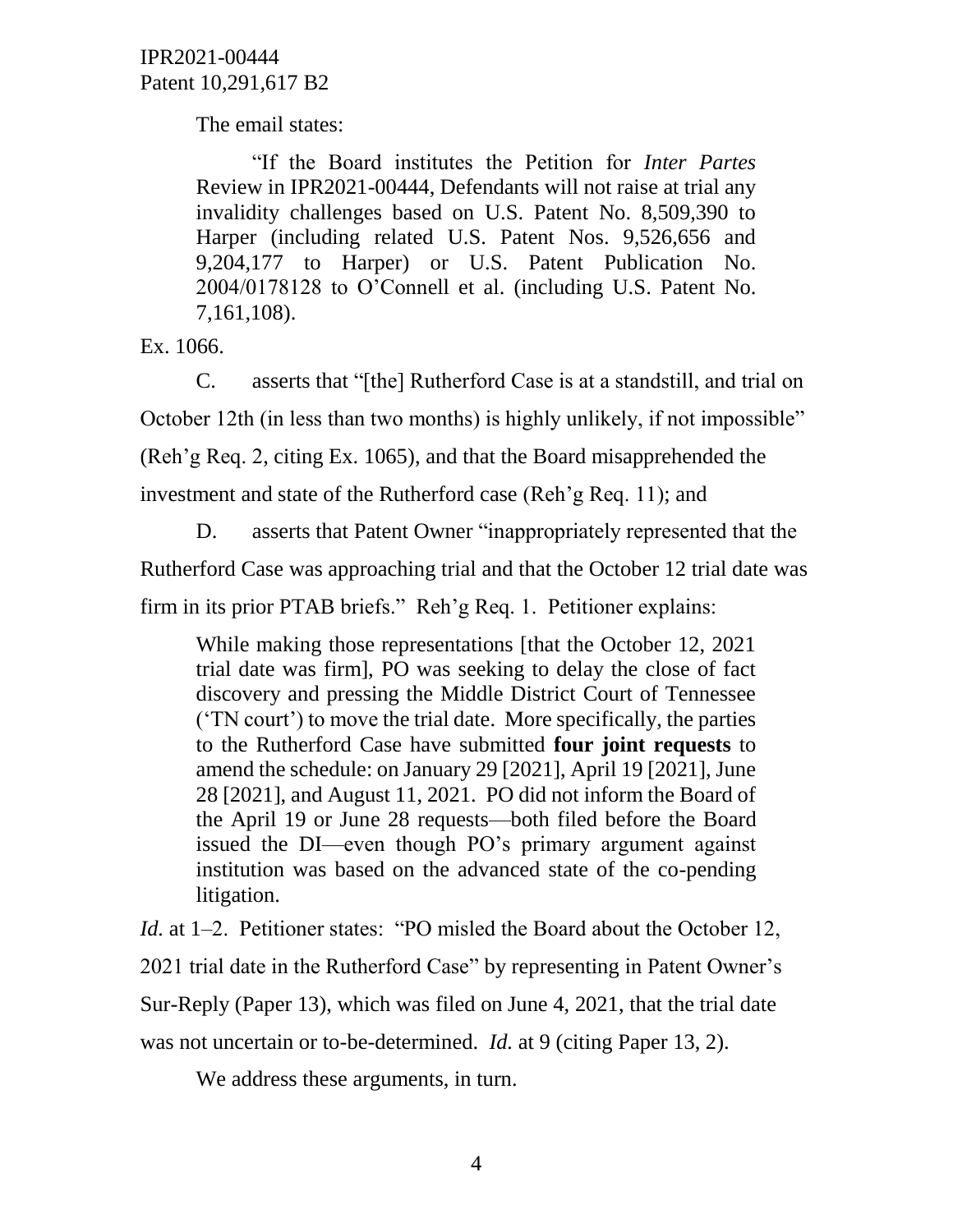#### A.

Petitioner contends that, when analyzing *Fintiv* factor 3, we overlooked Petitioner's diligence in filing the Petition more than two months before PO identified the asserted claims in the York case. Reh'g Req. 12–13 (citing Pet. 71). However, we determined that "for the York case, *Finitv*  factor 3 weighs in favor of not exercising discretion to deny the Petition." Dec. 21. Thus, this contention does not persuade us that our Decision denying institution should be modified.

Similarly, Petitioner's contention that its diligence in filing this Petition should not be a consideration as to the Rutherford Case (Reh'g Req. 13) also does not persuade us that our Decision denying institution should be modified. With respect to the Rutherford case, we determined that Petitioner's diligence relative to the York matter was outweighed by the looming trial date and near complete overlap of substantive issues in the Rutherford case and that "for the Rutherford Case, *Fintiv* factor 3 weighs strongly in favor of exercising discretion to deny the Petition." Dec. 23. Excluding a consideration of Petitioner's diligence would not change this determination.

#### B.

The email communication submitted by Petitioner with the Request for Rehearing as Exhibit 1066 was purportedly sent by counsel for defendants in the Rutherford case to counsel for Patent Owner in the Rutherford case on August 20, 2021, approximately one month after the Board's Decision not to institute review. Reh'g Req. 2. Patent Owner has objected to Exhibit 1066 as lacking authentication and as inadmissible hearsay. Paper 16. Patent Owner has also filed a Motion to Exclude Exhibit 1066 and references in the Rehearing Request to Exhibit 1066. Paper 19.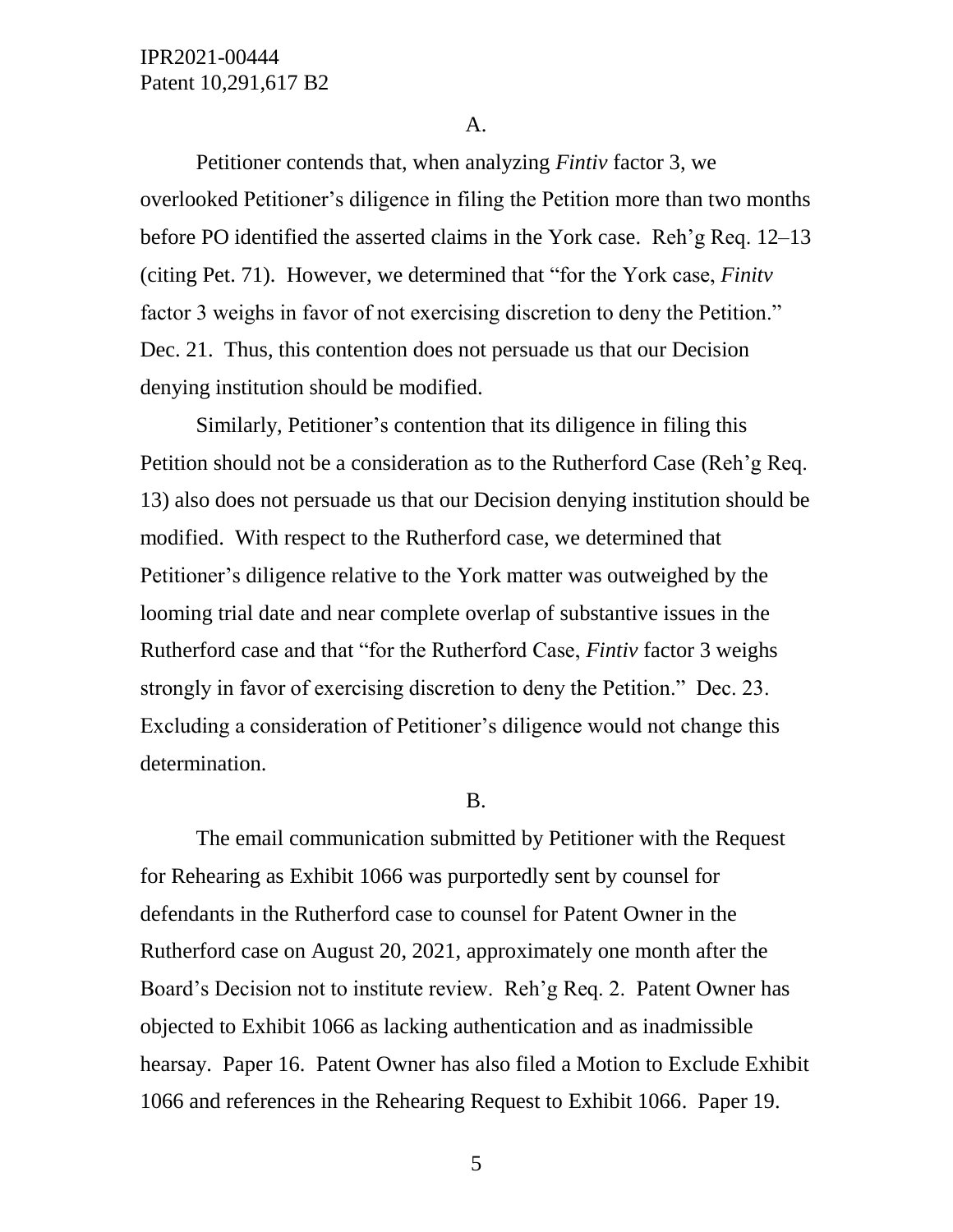A rehearing request, however, is not an occasion to adjudicate whether a fact exists, e.g., taking testimony on the fact and providing for cross-examination, especially a fact which purportedly occurred subsequent to when the Board issued its Decision not to institute review. Exhibit 1066 as an alleged stipulation is not a representation by Petitioner, is not a document filed in the Rutherford case, and is not without dispute as noted above. It suffices to say that Exhibit 1066 by itself, without explanation by Petitioner as to how it was obtained, and in its disputed status, is not enough to establish the purported stipulation for purposes of a Rehearing Request.

Alternatively, even assuming that the alleged stipulation is true, it also does not help the Petitioner here. The stipulation was made subsequent to the Board's Decision denying to institute *inter partes* review. The Board could not have overlooked, on July 22, 2021, when it rendered the Decision, something that purportedly occurred later on August 20, 2021, and was not presented to the Board for consideration until August 23, 2021, as a part of the Request for Reconsideration. A request for rehearing "must specifically identify all matters the party believes the Board misapprehended or overlooked, *and the place where each matter was previously addressed in a motion, an opposition, or a reply*." 37 C.F.R. § 42.71(d) (emphasis added). Petitioner has not identified anywhere in previously filed papers where the alleged fact was presented to the Board for consideration prior to issuance of the Decision

The circumstances presented here are distinguishable from the cases cited by Petitioner to support its argument that the Board should consider "evolving facts" and "new evidence" occurring after the panel's Decision denying review. *See* Reh'g Req. 2–3 (citing *Sand Revolution II, LLC v. Continental Intermodal Group – Trucking LLC*, IPR2019-01393, Paper 24 at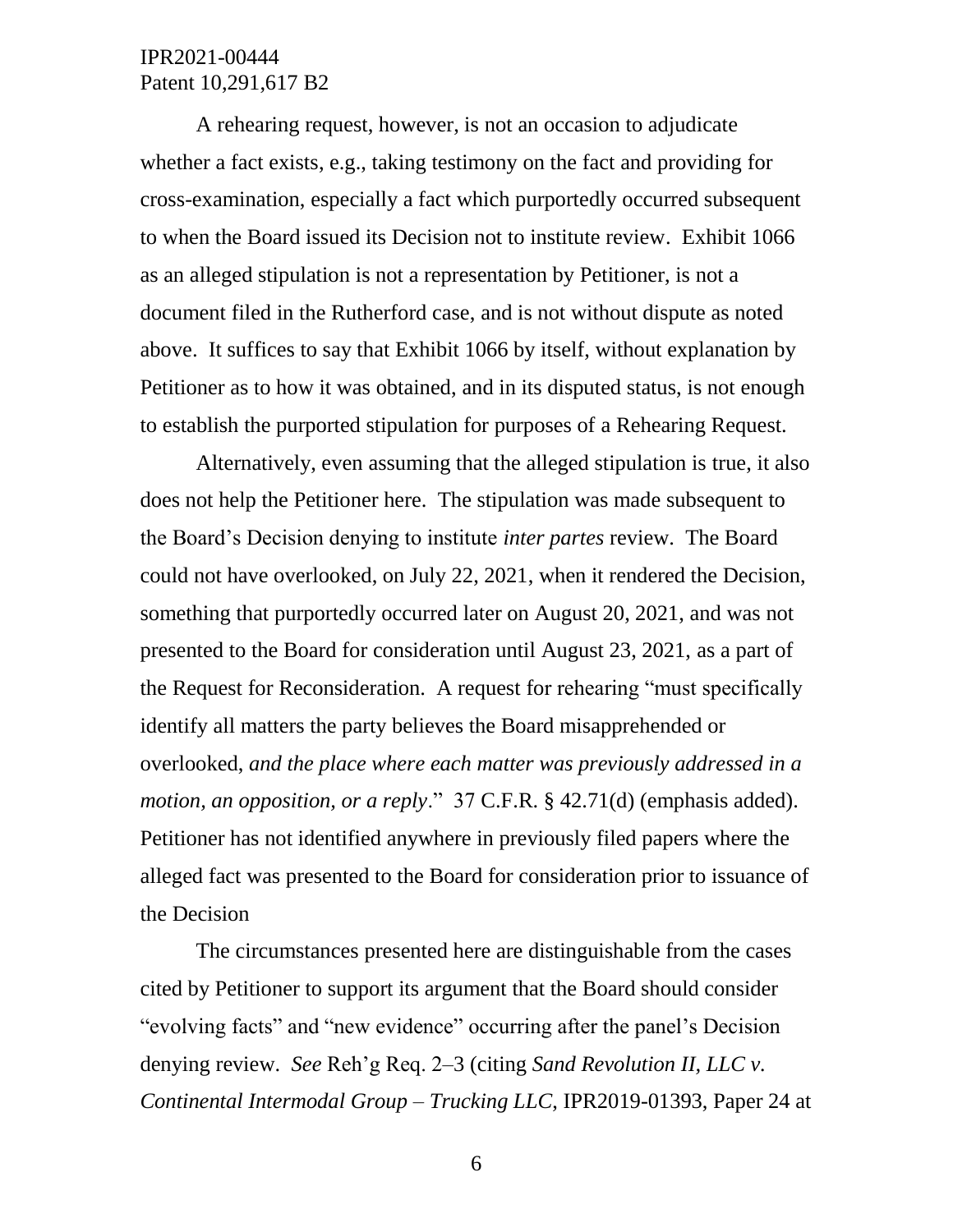2 (PTAB June 16, 2020) (informative) and *Philip Morris Products, S.A., v. RAI Strategic Holdings, Inc.*, IPR2020-00921, Paper 13 (PTAB Aug. 5, 2021)).

In *Sand Revolution II*, the Board on April 7, 2020 asked the parties to file supplemental briefing to address the factors first set forth in *Apple Inc. v. Fintiv, Inc.*, IPR2020-00019, Paper 11 (PTAB Mar. 20, 2020) (precedential). *Sand Revolution II*, Paper 19 at 2–3. Notably, the precedential *Fintiv* decision issued *after* the petitioner in *Sand Revolution II* filed its request for the Board to reconsider its decision declining to institute review. Here, however, *Fintiv* has been issued for almost two years and familiarity with *Fintiv* is presumed. We have not asked the parties for supplemental briefing to address the *Finitv* factors. It would be unfair to Patent Owner to allow Petitioner to start over with new contentions regarding *Fintiv* factors after the Board already applied *Fintiv* and discretionarily denied the Petition. Petitioner should not be given a second bite at the apple in the name of a rehearing request. Moreover, doing so also would encourage litigants adverse to patent owners to delay making stipulations until after the Board has rendered a decision on whether to institute.

In *Philip Morris Products*, after the Board had issued a decision denying institution, the district court ordered a stay of a related civil action "pending a decision by the PTAB on whether to institute." *Philip Morris Prods.*, Paper 13 at 5. There, the panel granted rehearing of its decision to deny institution, noting that "the district court action is stayed" pending resolution of the PTAB proceeding and that district court's stay would allay concerns about inefficiency and duplication of effort. *Id*. at 6. Here, none of the co-pending litigations have been stayed. Given the circumstances presented, Petitioner has not sufficiently shown that any of the asserted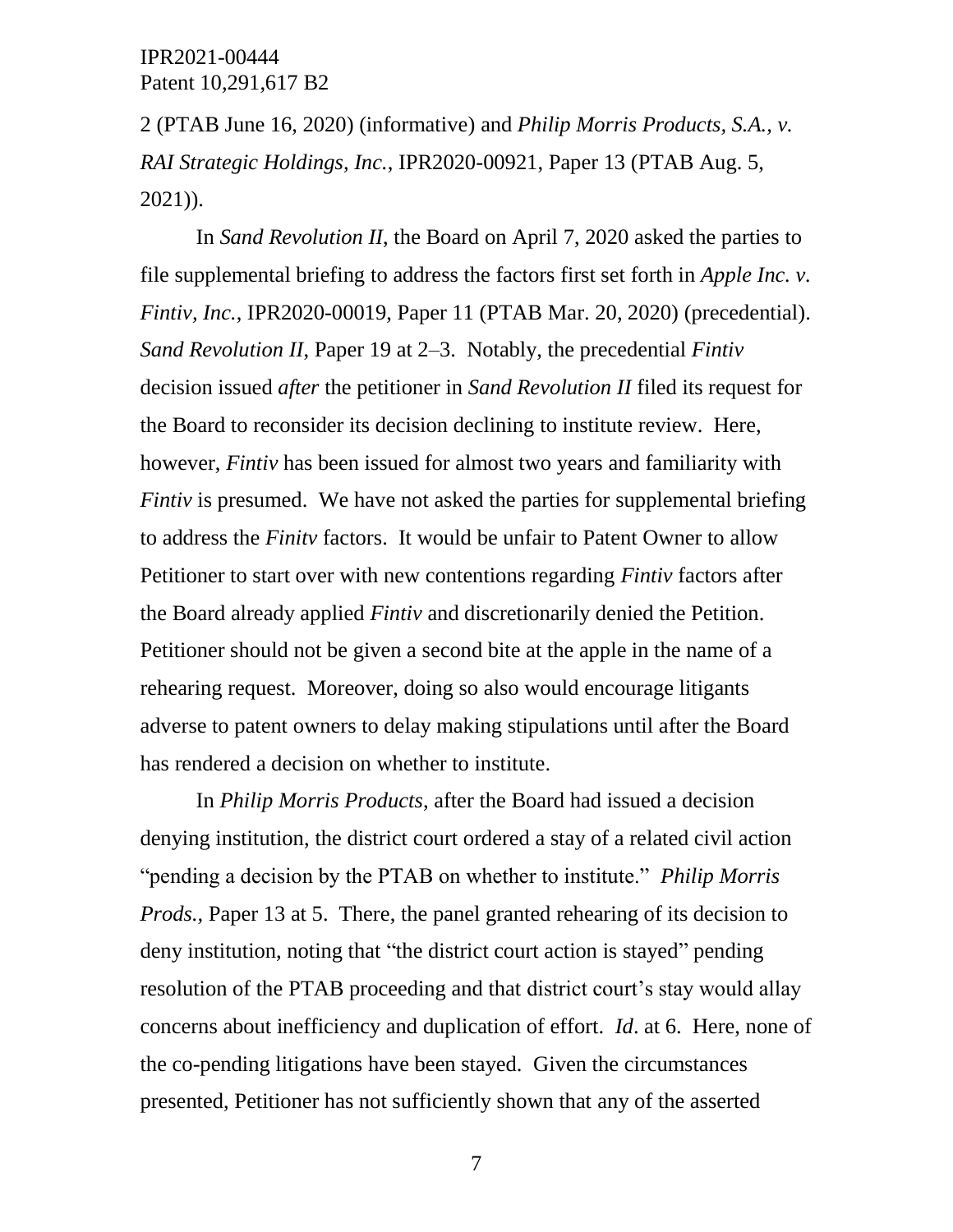"evolving facts" and "new evidence" warrant reconsideration of our decision to deny institution.

#### C.

Even assuming that the Rutherford case is now at a standstill, we would not have known, at the time of rendering the Decision, that to this date the District Court for the Rutherford case had not yet issued a claim construction order or that the parties in the Rutherford case would, without authorization from the District Court, continually and substantially delay the close of fact discovery, commencement of expert discovery, and the exchange of final contentions. According to Petitioner, this information is ascertained from the contents of a joint request by the parties in the Rutherford case (Ex. 1065), dated August 11, 2021, subsequent to the Board's denial of the Petition, to change the schedule in the Rutherford case. Reh'g Req. 2. As noted above, we could not have overlooked facts that were not presented to us. Nor could we have overlooked facts which had not yet occurred. The time for assessing facts and making a decision on whether to exercise discretion to deny the Petition was when the Decision was rendered on July 22, 2021, not now in 2022.

#### D.

Although we agree with Petitioner that Patent Owner should have notified the Board of all pending joint requests filed in the Rutherford case to change the schedule, in these circumstances, it is an over-statement to say that Patent Owner misled the Board by stating in its Sur-Reply (Paper 13, June 4, 2021) that the October 12, 2021 trial date was "firm," despite the fact that there were pending requests to change the schedule. *See* Reh'g Req. 1– 2 (identifying a request dated January 29, 2021, and a request dated April 19, 2021); *see also id.* (citing a joint request dated June 28, 2021 (Exhibit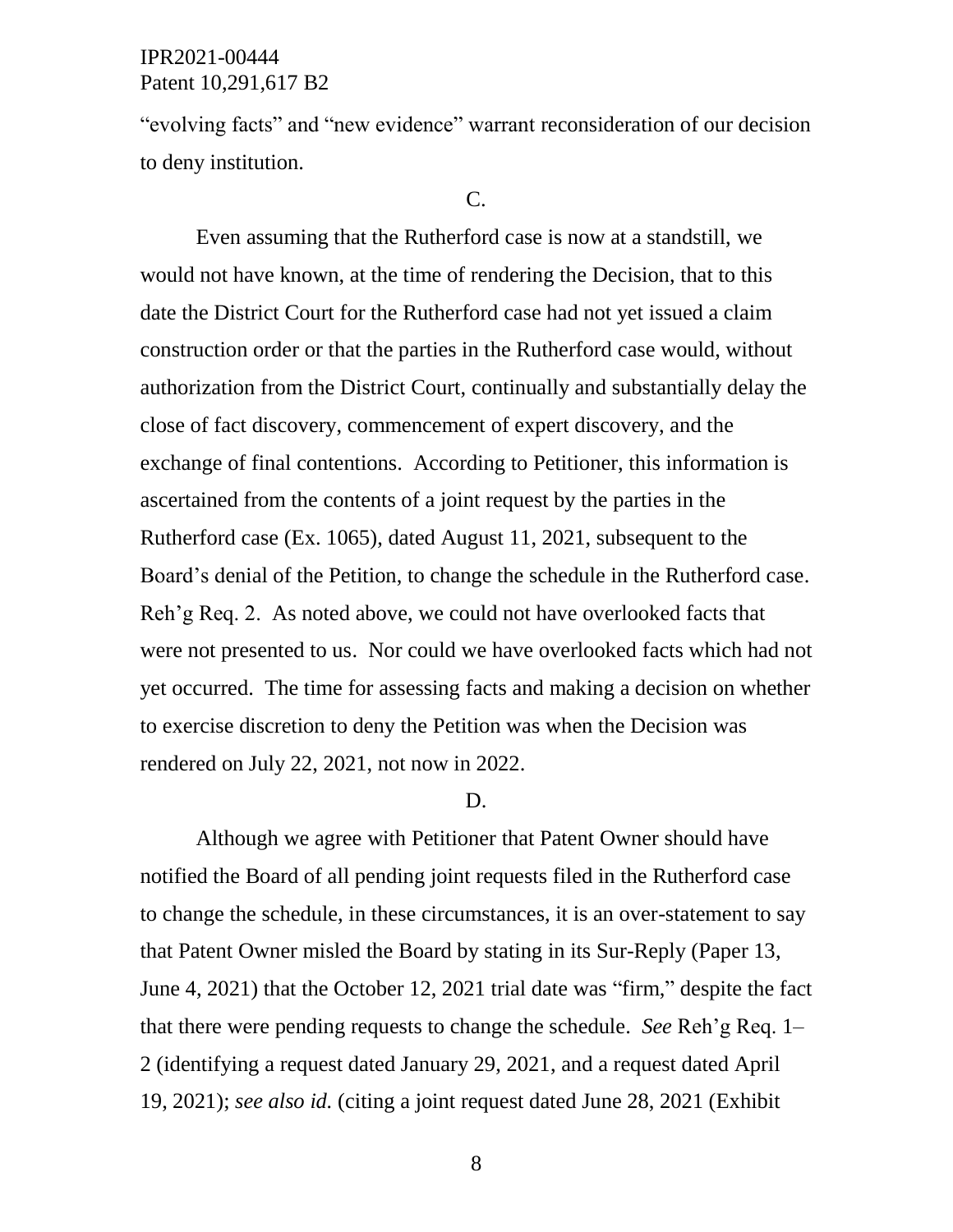1064) and a joint request dated August 11, 2021, which were filed after the Patent Owner filed its Sur-Reply).

Unless the District Court changed the scheduled trial date or indicated that it would change or was considering changing the trial date, Patent Owner reasonably could characterize the trial date as firm, notwithstanding that Patent Owner requested a changed in the trial date. The parties could not change the dates themselves by agreeing to a change or by filing a joint request to change the schedule.

Furthermore, Petitioner's accusing Patent Owner for not bringing to the Board's attention the joint requests to change the schedule, dated April 19, 2021, and June 28, 2021, is without persuasion. Those requests appear not to be under seal but are publically accessible. Petitioner does not represent that it was without access to those requests. Petitioner also did not bring them to the Board's attention prior to July 22, 2021, when the Decision was issued by the Board deciding to exercise discretion to deny the Petition. Notably, the joint request dated April 19, 2021 was made prior to the filing of Petitioner's authorized Preliminary Reply filed on May 28, 2021.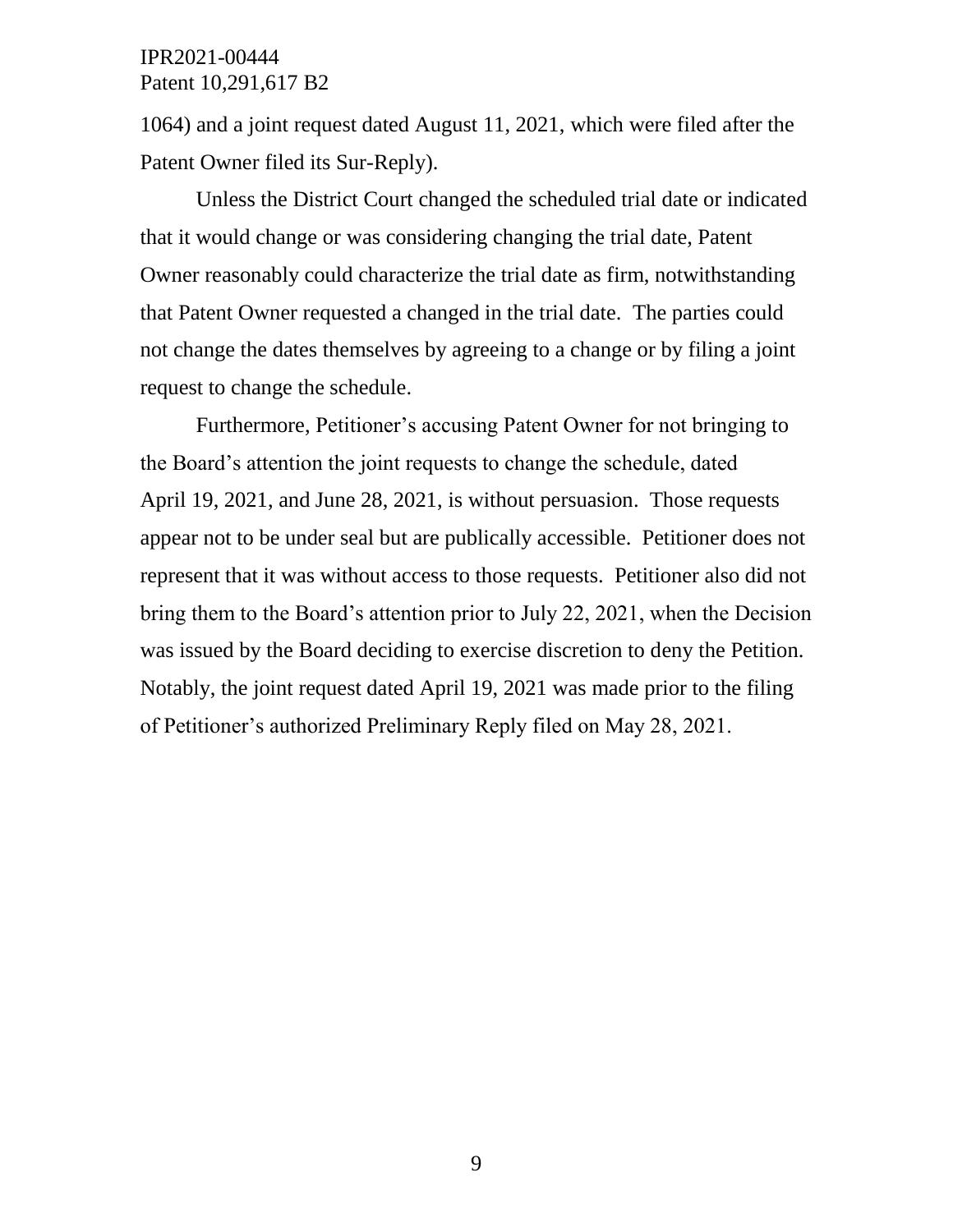# IV. ORDER

For the reasons given, it is:

ORDERED that Petitioner's Request for Rehearing is *denied* and FURTHER ORDERED that Patent Owner's Motion to Exclude

Exhibit 1066 and references to Exhibit 1066 (Paper 19) is *dismissed* as moot, because the Rehearing Request is denied even without excluding such material from consideration.